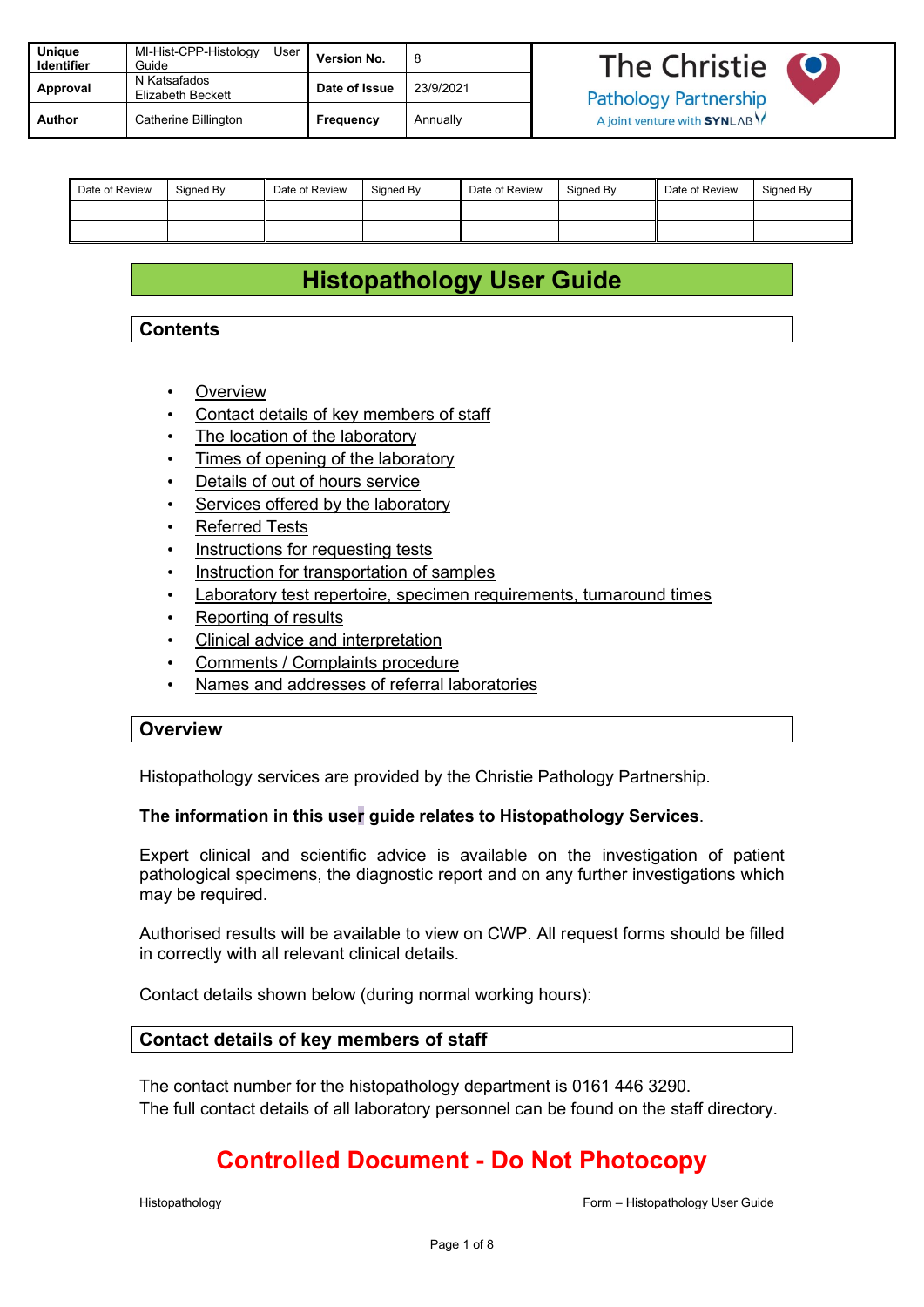| Unique<br><b>Identifier</b> | MI-Hist-CPP-Histology<br>User<br>Guide   | <b>Version No.</b> | 8         |
|-----------------------------|------------------------------------------|--------------------|-----------|
| Approval                    | N Katsafados<br><b>Elizabeth Beckett</b> | Date of Issue      | 23/9/2021 |
| Author                      | Catherine Billington                     | Frequency          | Annually  |

## **NB all telephone numbers should be prefixed with 0161 when calling from outside Manchester**

| <b>Medical Staff</b>    | <b>Name</b>       | <b>Telephone</b> | E-mail                                |  |
|-------------------------|-------------------|------------------|---------------------------------------|--|
| Consultant              | Dr Sudha Desai    | 446 3571         | sudha.desai1@nhs.net                  |  |
| Histopathologist        |                   |                  |                                       |  |
| Consultant              | Dr Bipasha        | 446 3907         | bipasha.chakrabarty@nhs.net           |  |
| Histopathologist        | Chakrabarty       |                  |                                       |  |
| Consultant              | Dr Lia Menasce    | 446 3273         | lia.menasce@nhs.net                   |  |
| Histopathologist        |                   |                  |                                       |  |
| Consultant              | Dr Patrick        | 446 3274         | p.shenjere@nhs.net                    |  |
| Histopathologist        | Shenjere          |                  |                                       |  |
| Consultant              | Dr Paula Hyder    | 446 3292         | paula.hyder@nhs.net                   |  |
| Histopathologist        |                   |                  |                                       |  |
| Consultant              | Dr Pedro Oliviera | 956 1161         | pedro.oliviera1@nhs.net               |  |
| Histopathologist        |                   |                  |                                       |  |
| Consultant              | Dr Anshuman       | 446 7071         | a.chaturvedi@nhs.net                  |  |
| Histopathologist        | Chaturvedi        |                  |                                       |  |
| Consultant              | Dr Angelia Ong    | 446 8533         | angelia.ong@nhs.net                   |  |
| Histopathologist        |                   |                  |                                       |  |
| Consultant              | Dr Jonathan       | 446 8025         | jonathan.shanks@nhs.net               |  |
| Histopathologist        | <b>Shanks</b>     |                  |                                       |  |
| <b>Scientific staff</b> |                   |                  |                                       |  |
| Histology               | Ms Catherine      | 446 3289         | catherine.billington3@nhs.net         |  |
| Service Manager         | <b>Billington</b> |                  |                                       |  |
| <b>BTR</b><br>Clinical  | Mrs Angela        | 446 3211         | angela.cramer@nhs.net                 |  |
| <b>Scientist</b>        | Cramer            |                  |                                       |  |
| <b>Histology Office</b> | Emma Herring      | 446 8540         | the-christie.pathology.office@nhs.net |  |

### <span id="page-1-0"></span>**The location of the laboratory**

The Histopathology laboratory is situated within the Pathology Department (Department 45) located at the Wilmslow Road end of the 1<sup>st</sup> floor corridor, above the Wilmslow Road entrance. Follow the silver signage for Pathology. Alternatively, you could download the Christie app for real time navigation on your phone. Search for 'The Christie' on the App Store or Google Play.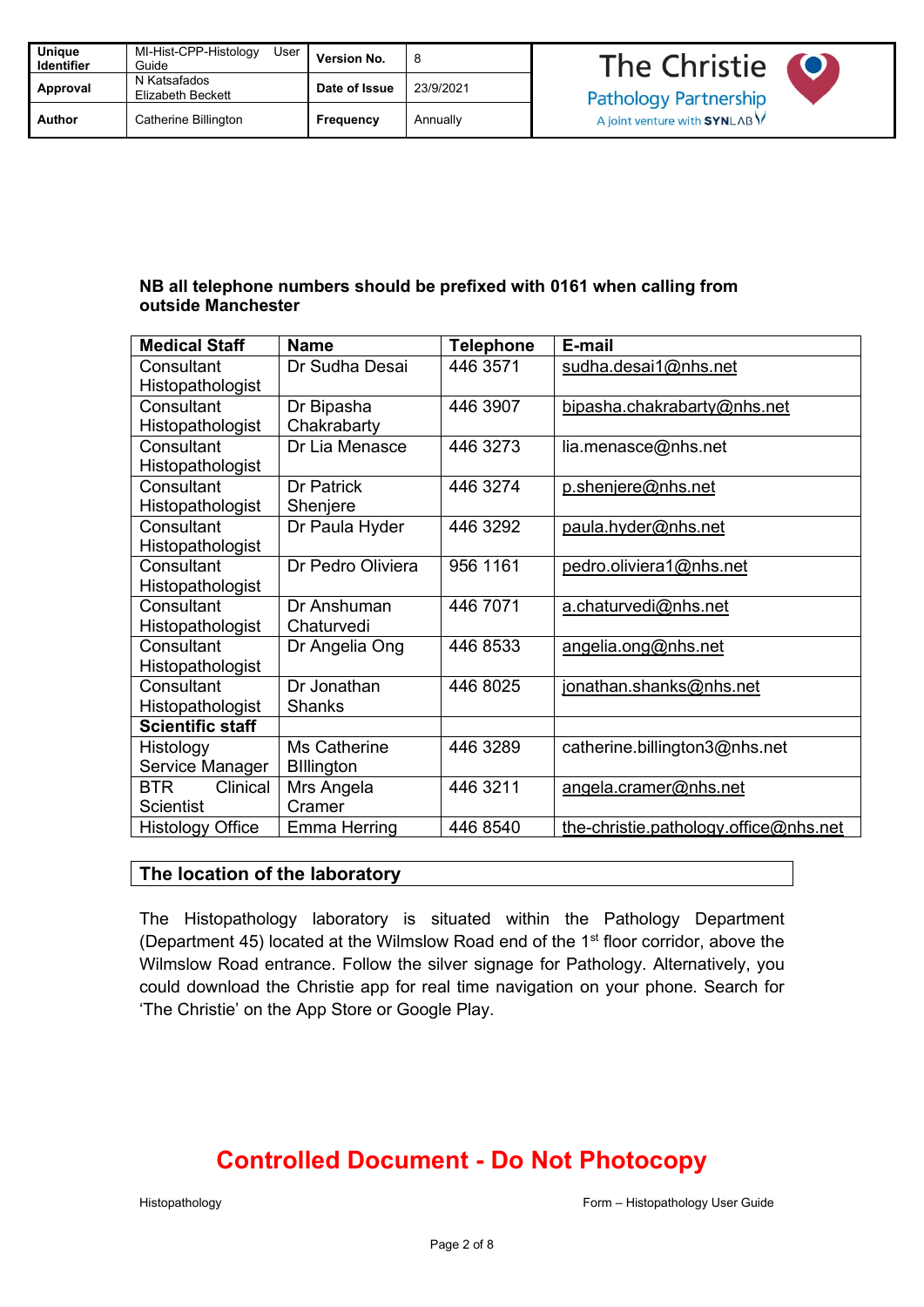| Unique<br><b>Identifier</b> | MI-Hist-CPP-Histology<br>User<br>Guide | Version No.   | 8         | The Christie                 |  |
|-----------------------------|----------------------------------------|---------------|-----------|------------------------------|--|
| Approval                    | N Katsafados<br>Elizabeth Beckett      | Date of Issue | 23/9/2021 | <b>Pathology Partnership</b> |  |
| <b>Author</b>               | Catherine Billington                   | Frequency     | Annually  | A joint venture with SYNLABY |  |

## <span id="page-2-0"></span>**Opening times of the Histopathology laboratory**

Please note: There is **no** out of hours service for Histopathology. Specimens arriving on Saturday, Sunday or bank holidays will not be processed until the next normal working day

| Monday to Friday 07:00 $-$ 17:00 | Routine service - Please ensure that     |
|----------------------------------|------------------------------------------|
|                                  | I samples for routine requests are sent, |
|                                  | to the laboratory within these hours     |

### **Services offered by the Histopathology laboratory**

Histopathology offers a diagnostic service for oncology specimens taken in Theatre at The Christie and also a review and opinion service for external specimens. The laboratory offers routine H&Es; a variety of special stains; immunocytochemistry with a large repertoire of antibodies; a limited number of in-situ hybridisation probes; Breast and Gastric receptors for regional hospitals. The department also offers a frozen section service during routine hours. The department also processes peritoneal washings for Gynae specimens, so that they can be reported in conjunction with the Histology. Sections can be prepared for molecular testing, and are routinely sent to Molecular Genetics at MFT.

We have a close working relationship with the Paterson Biobank, providing fresh tissue for consented research projects.

Archived paraffin blocks can be retrieved for use in Trials. Tissue can also be processed into paraffin blocks for trials.

**Disposal of Unwanted Formalin:** Out of date or unused formalin (from trials etc.) can be brought to the Histology lab for disposal. The formalin should be decanted into a 5l plastic container and labelled as waste Formalin. (an empty container and waste label can be acquired from Histology if necessary, and formalin can be decanted in Histology under fume extraction, **NB** we do not have the staff to carry out this task for other departments)

### <span id="page-2-1"></span>**Consent**

It is the responsibility of the requesting clinician to obtain consent from the patient for the collection, processing and retention of specimens.

### <span id="page-2-2"></span>**Instructions for requesting tests**

All specimens must be fully labelled and accompanied by a completed Histology or Breast Receptor request form. Inadequately or incorrectly labelled samples will not be processed. The Breast Receptor form must be accompanied by an authorised Histology Report.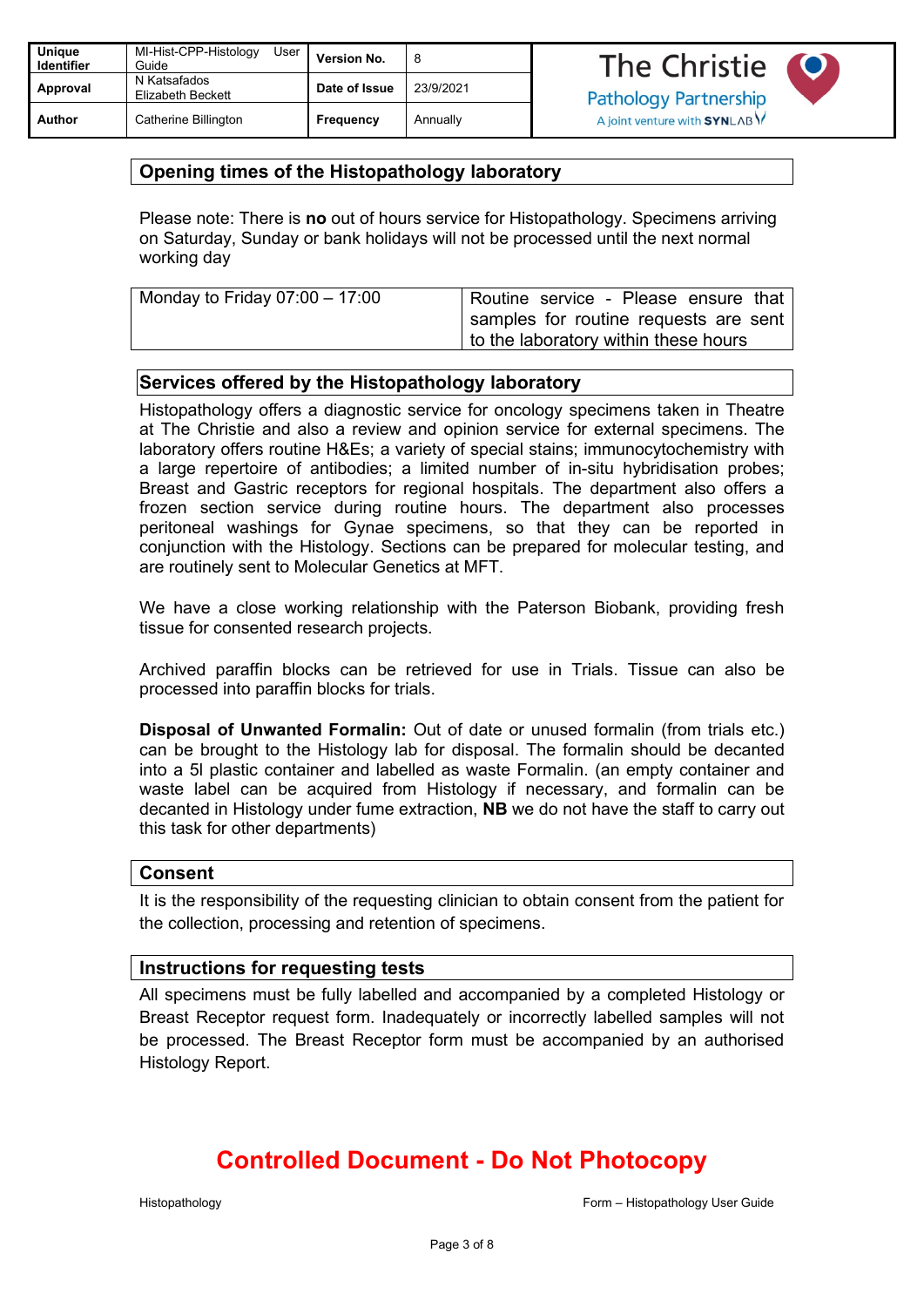| Unique<br><b>Identifier</b> | MI-Hist-CPP-Histology<br>User<br>Guide | <b>Version No.</b> | 8         |
|-----------------------------|----------------------------------------|--------------------|-----------|
| Approval                    | N Katsafados<br>Elizabeth Beckett      | Date of Issue      | 23/9/2021 |
| Author                      | Catherine Billington                   | Frequency          | Annually  |

## **Request form:**

Required:

- Forms should be labelled with an addressograph label showing patients full name, hospital number and date of birth.
- All relevant clinical information should be included
- High risk status MUST be indicated where appropriate on the form.

### Desirable:

- Consultant, location and date
- Requestor's contact number.
- The time the specimen was taken and signature of sample taker.

### **The specimen**

Specimens should be placed in appropriately sized specimen containers filled with 10% Buffered Formalin. Bone Marrow Trephines should be placed into a 60ml pot containing AZF. Specimens for frozen sections need to be placed into a sterile 60ml sized pot without fixative and taken immediately to the Histopathology laboratory for receipt and processing. Fluid for peritoneal washings should also be brought to Pathology as soon as possible and refrigerated if not dealt with straight away.

### Required:

- Addressograph labels should be attached to specimen containers.
- Specimen details should be written on the label of the pot, and should match details on the Histology card.

### Desirable:

- Date and time specimens were taken
- Location of patient
- Signature of specimen taker.

### Urgent Samples

Requests to process samples urgently should be written on the Histology form. 31/62 target stickers should be attached to the form if appropriate.

### **Non compliance:**

- 1. Any unlabelled specimens will be returned to Surgical Theatre, or the staff member taking the specimen will be contacted to come and identify the specimen.
- 2. The specimen **will not** be processed until it has been labelled. A note will be made on the final report that the specimen was received unlabelled and that the laboratory cannot take responsibility for actions taken as a consequence of the report issued.
- 3. Incorrectly / inadequately labelled specimens an attempt will be made to contact the requestor to allow correction / completion of the labelling. Where there is conflicting information the person taking the specimen will be asked to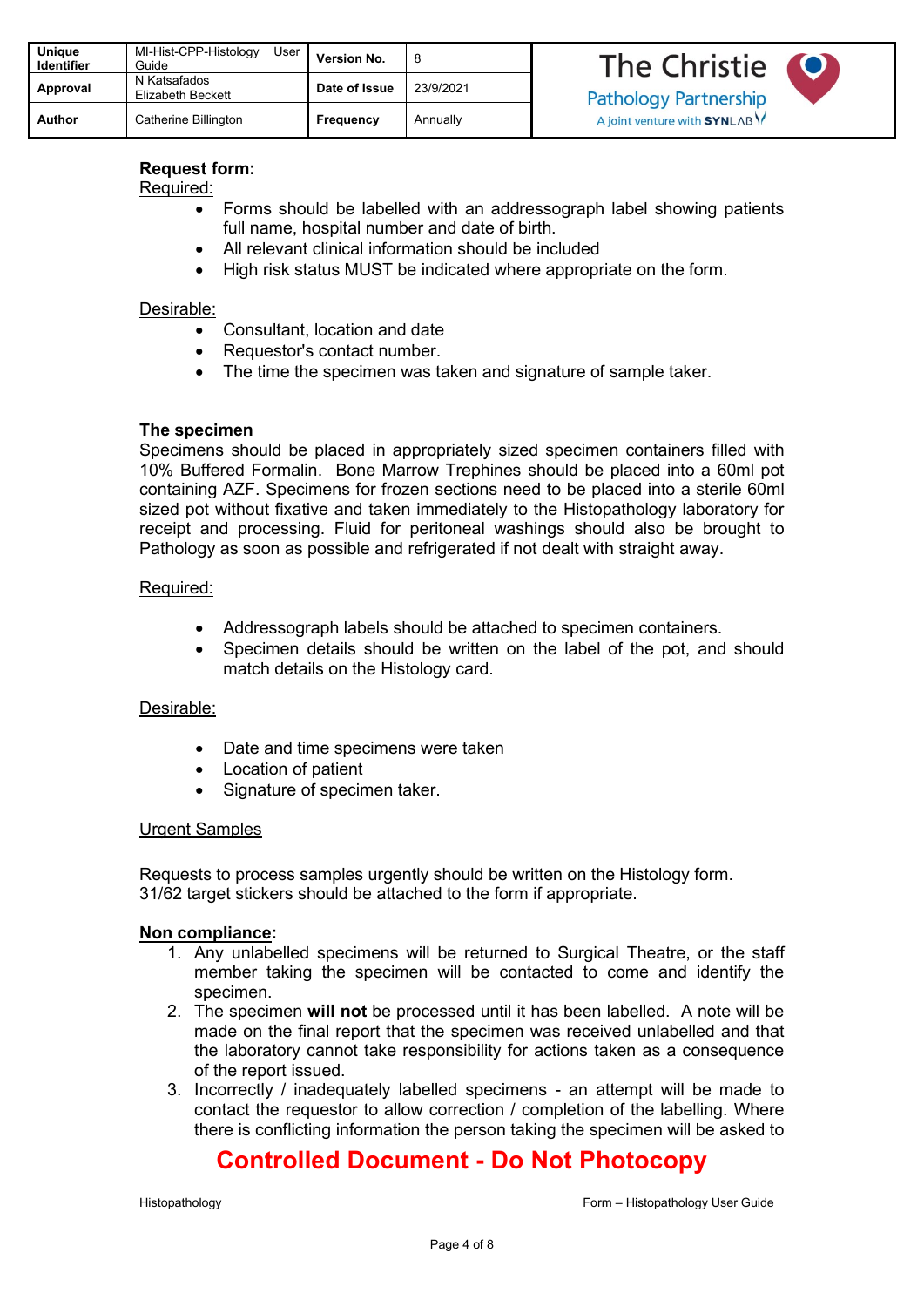| Unique<br><b>Identifier</b> | MI-Hist-CPP-Histology<br>User I<br>Guide | Version No.   |           | The Christie                  |  |
|-----------------------------|------------------------------------------|---------------|-----------|-------------------------------|--|
| Approval                    | N Katsafados<br>Elizabeth Beckett        | Date of Issue | 23/9/2021 | <b>Pathology Partnership</b>  |  |
| Author                      | Catherine Billington                     | Frequency     | Annually  | A joint venture with SYNLAB Y |  |

re-label it. If the name is correct but other details are incorrect the specimen can be sent back for correction.

## <span id="page-4-0"></span>**Instruction for transportation of samples**

## **Histopathology samples should NEVER be sent via the pneumatic tube system, but should be delivered to Pathology Reception by hand.**

Various personnel within the Trust will be involved in transport of specimens to and from the laboratory. In order to protect their own and others safety the following guidelines should be followed.

- Cover any cuts and grazes with a waterproof dressing.
- Touch specimen containers as little as possible, washing hands as soon as practicable afterwards.
- Diagnostic samples must be sealed in the plastic bag and request form put into the open pocket of the bag. This is particularly important for fresh specimens, and peritoneal fluids, which need to reach the laboratory as soon as possible.
- Carry all specimens in the trays or boxes, where provided, never in pockets.
- If a specimen leaks into a tray or box, tell the laboratory reception staff and they will refer the specimen to a member of Histology staff.
- If a specimen is dropped or broken, do not touch it or try to clear up the mess. Stay with the specimen to prevent other people touching it and send someone to the laboratory for assistance. If you spill the fixative onto your clothing, you must remove it at once and then wash your hands and put on clean clothing.
- Report the accident to a supervisor as soon as possible.
- Keep specimen containers upright at all times.

### **Histology specimens should never be transported in the POD system, as they are irreplaceable.**

### <span id="page-4-1"></span>**Reporting of Results**

Histology specimens must be fixed and processed before the resulting slides can be reported by the Consultant Pathologist. This process can take several days, so ideally the expected TRT for Histology results would be <6 working days for small biopsies, and <10 working days for larger specimens..

However due to the complexity of the patient samples received here at the Christie, this may take longer

Breast/Gastric Receptors are reported within 7 days for IHC and 14 for FISH. (For further info on FISH see Cytogenetics user guide).

Please note that the primary method for transmission of reports is to the Clinical Web Portal (CWP).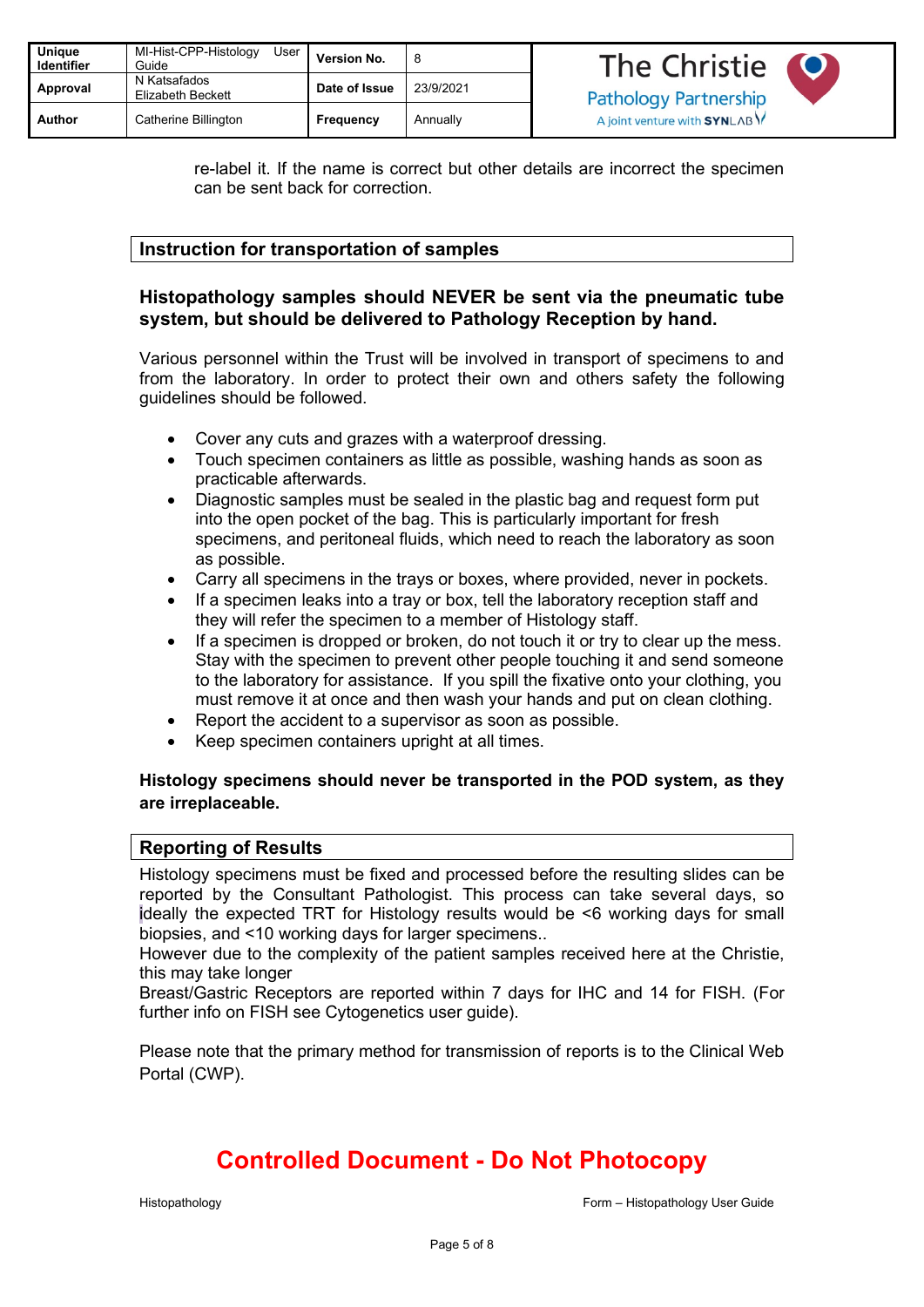| <b>Unique</b><br><b>Identifier</b> | MI-Hist-CPP-Histology<br>User<br>Guide | <b>Version No.</b> | 8         |
|------------------------------------|----------------------------------------|--------------------|-----------|
| Approval                           | N Katsafados<br>Elizabeth Beckett      | Date of Issue      | 23/9/2021 |
| Author                             | Catherine Billington                   | <b>Frequency</b>   | Annually  |

### **Uncertainty of Measurement**

All test results are subject to a degree of uncertainty of measurement. This may be due to a range of factors, including:

- $\Box$  Biological variation within individuals
- □ Analytical measurement imprecision
- $\Box$  Pre-analytical factors

If you require more information regarding the effects of these factors on the outcome of an individual test result please contact the lab on 0161 446 3290.

### <span id="page-5-0"></span>**Clinical advice and interpretation**

Clinical advice on examinations and interpretation of results is available by contacting a Consultant Histopathologist or Specialist Registrar via phone.

For BTR interpretation queries please contact Angela Cramer.

### **Opinion Service**

The Histology Dept. also provides an opinion service, which can be accessed by sending relevant blocks/slides with a covering letter providing all relevant clinical information to the Pathology Office. Blocks and slides should be packaged appropriately according to current postal regulations, and will be returned as soon as possible after reporting.

### <span id="page-5-1"></span>**Comments/Complaints Procedure**

Any complaints or concerns about any aspect of the service should be raised initially with the Histology Service manager, Ms Catherine Billington, tel: 0161 446 3289

We are keen to know about any problems arising from the laboratory service. Feedback from our users will help in our constant efforts to improve our service; a user satisfaction survey is available.

### **Data Protection**

The Christie Pathology Partnership (CPP) is committed to deliver a first class confidential service ensuring that all patient information is processed fairly, lawfully and transparently. Confidential information about patients can only be used for healthcare and relevant business purposes. All staff are required to comply fully with The Trust [Governance Operating Framework](https://hive.xchristie.nhs.uk/Interact/Pages/Content/Document.aspx?id=1622&SearchId=510968) for handling of patient confidential information.

In addition to this all HCPC registered staff follow the HCPC confidentiality guidance for registrants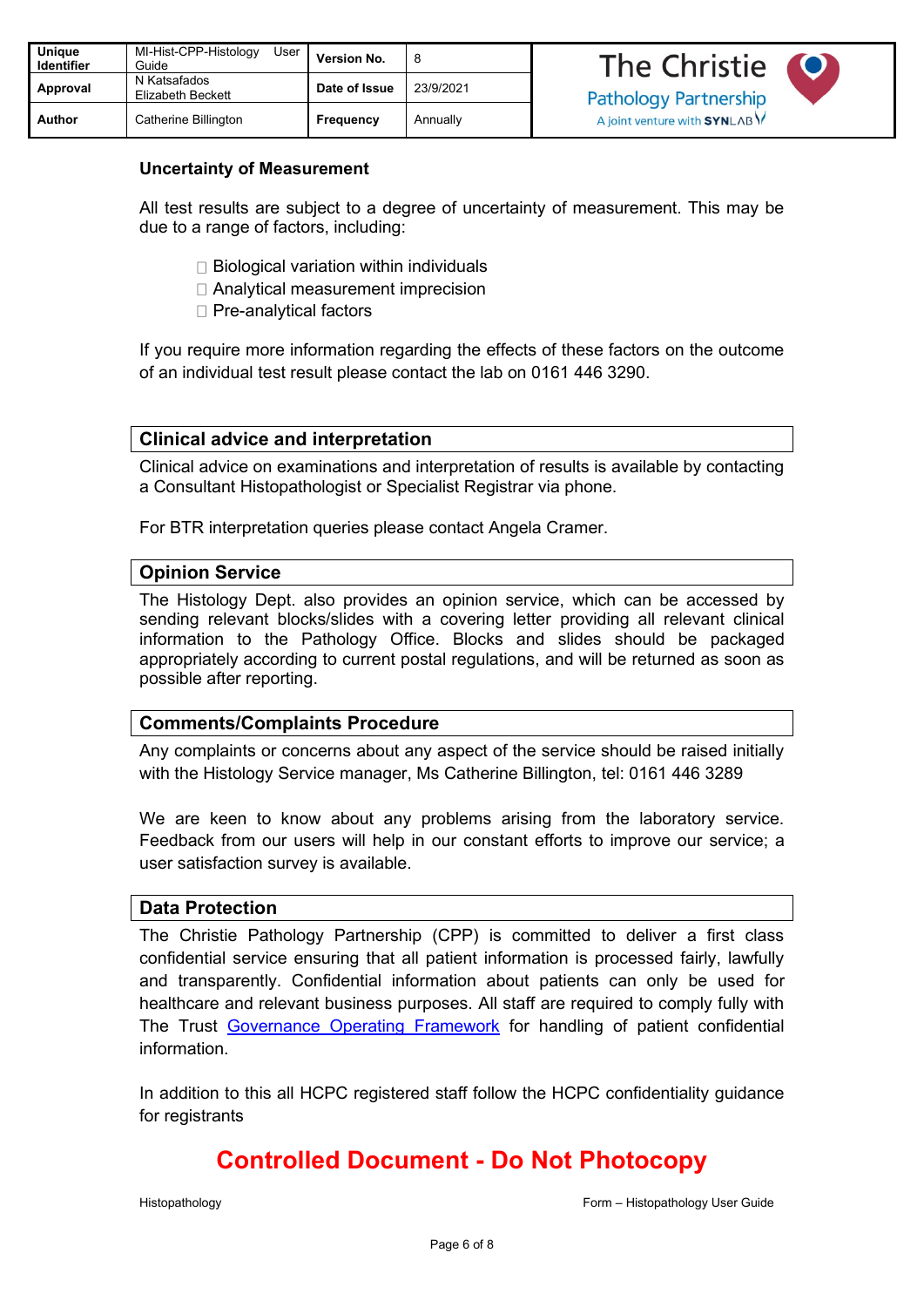| <b>Unique</b><br><b>Identifier</b> | MI-Hist-CPP-Histology<br>User<br>Guide | <b>Version No.</b> | 8         |
|------------------------------------|----------------------------------------|--------------------|-----------|
| Approval                           | N Katsafados<br>Elizabeth Beckett      | Date of Issue      | 23/9/2021 |
| Author                             | Catherine Billington                   | <b>Frequency</b>   | Annually  |

The CPP also follows the Synlab group **Privacy Policy** 

### **Quality assurance and Accreditation**

### **Quality Statement:**

The laboratory examinations, procedures and reports of test results are compliant with the requirements for quality and competence in medical laboratories according to United Kingdom Accreditation Service against the International Standard ISO15189:2012. UKAS **Registration Number: 8697.** A list of accredited tests can be accessed on the UKAS website. The department participates in all appropriate National External Quality Assurance Schemes (NEQAS) where available. Documentation relating to Internal Quality Control and performance in NEQAS are available for scrutiny by users of the service. Performance is monitored and subject to rigorous control, to ensure that analyses are accurate, precise and results are comparable with other laboratories. A list of accredited tests can be accessed on the UKAS website.

| 2SC                        | CD <sub>22</sub>   | LEF1                | <b>PTEN</b>       |
|----------------------------|--------------------|---------------------|-------------------|
| <b>AFP</b>                 | CD <sub>38</sub>   | Mast Cell Tryptase  | <b>RB358</b>      |
| ALK-ETOP (D5F3)            | CD42b              | MIC-2               | ROS-1             |
| Annexin                    | CD44               | MITF                | SATB <sub>2</sub> |
| BAP-1                      | CXCL <sub>13</sub> | MUC-4               | $SF-1$            |
| T cell Receptor $\beta$ F1 | Claudin            | Napsin A            | STAT6             |
| BOB-1                      | $FLI-1$            | <b>NKX3.1</b>       | SOX <sub>2</sub>  |
| <b>BRAF</b>                | <b>FH</b>          | <b>NK1C3 (CD63)</b> | SOX11             |
| Caldesmon                  | Hepar-1            | OCT <sub>2</sub>    | TIA-1             |
| Calponin                   | HNF <sub>1</sub> B | OCT4                | Uroplakin II      |
| CAIX                       | <b>ICOS</b>        | $PD-1$              | Uroplakin III     |
| Cath K                     | Lysozyme           | Perforin            |                   |

Certain IHC tests are not accredited by UKAS – see list below:

The department is approved by the Institute of Biomedical Sciences (IBMS) as a **Training Laboratory** and all our qualified scientists are registered with the Health & Care Professions Council (HCPC).

The laboratory also regularly monitors the UKAS accreditation status of the referral laboratories used for specialist testing.